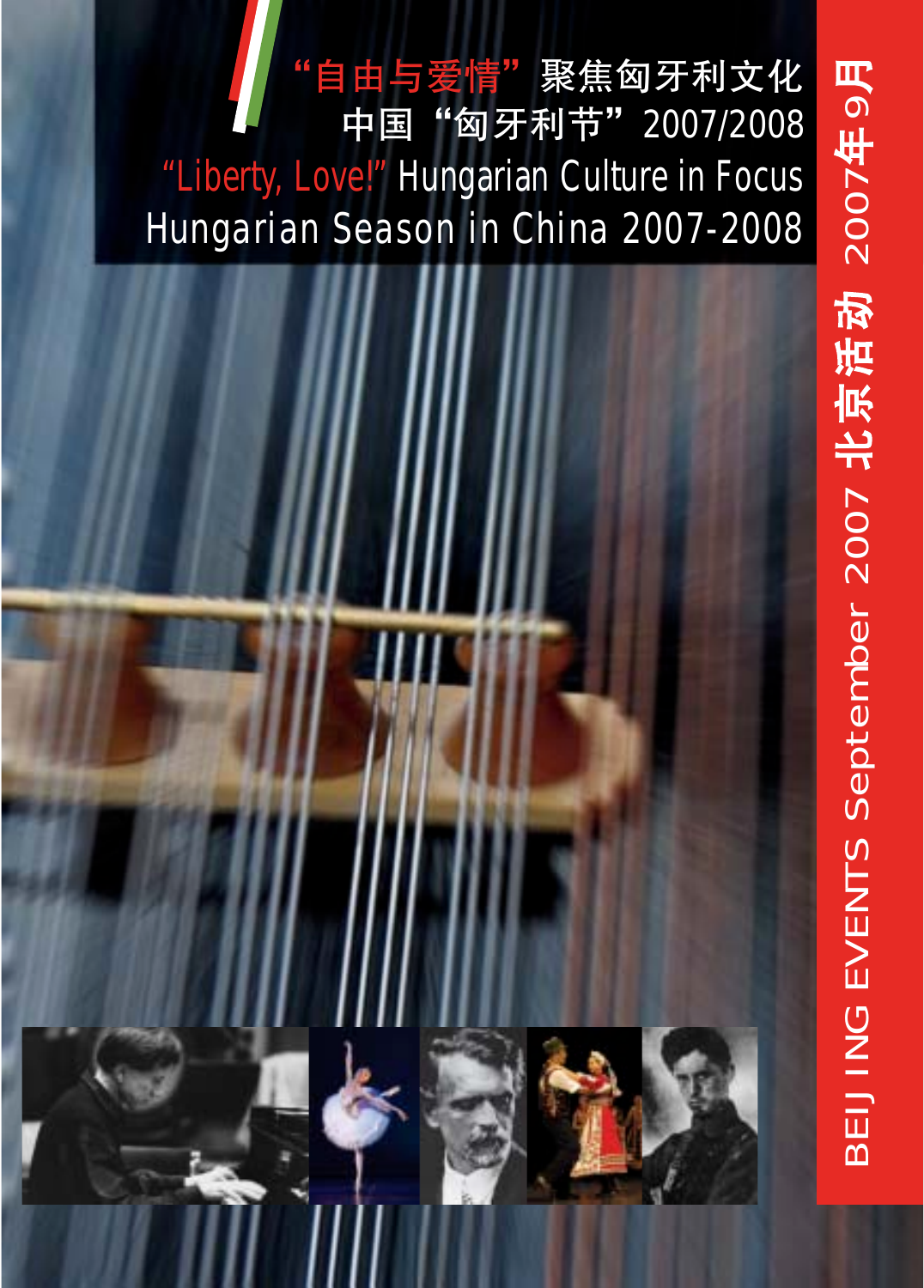2nd September 2007, 2.30pm Beijing Normal University, Exhibition Hall 19 Xinjiekouwai Dajie Free entrance

### Opening of the Kodály exhibition

Kodály: *"Dances from Marosszék"* performed by Tamás Vásáry, piano Hungarian folk songs performed by Ági Szalóki Kodály's works performed by children, organised by the Chinese Kodály Association

From 3rd September until 16th September 2007 the exhibition can be viewed in the foyer of the Library of Beijing Normal University.



*"Let everyone have his music!" -* the world-famous quotation comes from Zoltán Kodály, Hungarian composer and folk-music collector. He realized that the soul of a nation is in her music, and that this music needs gentle and loving care. So he took to the roads and visited the most hidden recesses of his mother country to collect all the treasures of Hungarian folk music. Old people die, times change, the age of modernity is also an age of inevitable loss. Yet, thanks to Kodály, folk music thrives in Hungary, young people still sing the songs of their ancestors and are proud of them. And they sing easily, since the use of pentatonic scale - do-re-mi-fa-so, also an invention of Kodály - is used throughout the schools of Hungary. It is also getting immensely popular in China, our sister-country of pentatony, where teachers favour Kodály's method even in preschool education. The exhibition is going to personalize his music: it gives faces to the tunes that might sound so familiar. Zoltán KODÁLY

#### 2nd September 2007, 4.30pm

Boyi Gallery, Beijing 83 Beiheyan Dajie, Dongchengqu Tel: 64040173 84010996 The exhibition can be viewed until 16th September from 9 a.m. to 5 p.m. daily. Closed on Mondays. Free entrance

### Remembering Dreams in Colour

#### Opening of the exhibition of Gypsy painters from the collection of the Museum of Ethnography *Curated by* Péter Szuhay *Music by* Lajos Sárközy and his gypsy band

Though a small country, Hungary has several minorities. The Roma people (traditionally called the "Gypsies") represent the largest minority group in the country, they have shared the joys and sufferings of Hungarian people throughout he ages, preserving their own identity. The Roma people are said to have a special talent for music and the arts, the first one being proven by the huge presence and popularity of Gypsy music in the Hungarian music scene, while the second one is presently gaining international recognition. The present exhibition displays the best works of the collection of the Roma Parliament in Budapest, featuring well-know classics as well as groundbreaking works of new talents. They offer an invaluable insight not only into the life of the Roma, but also into the peculiar world of their mythology and imagination: a world of colours and magic.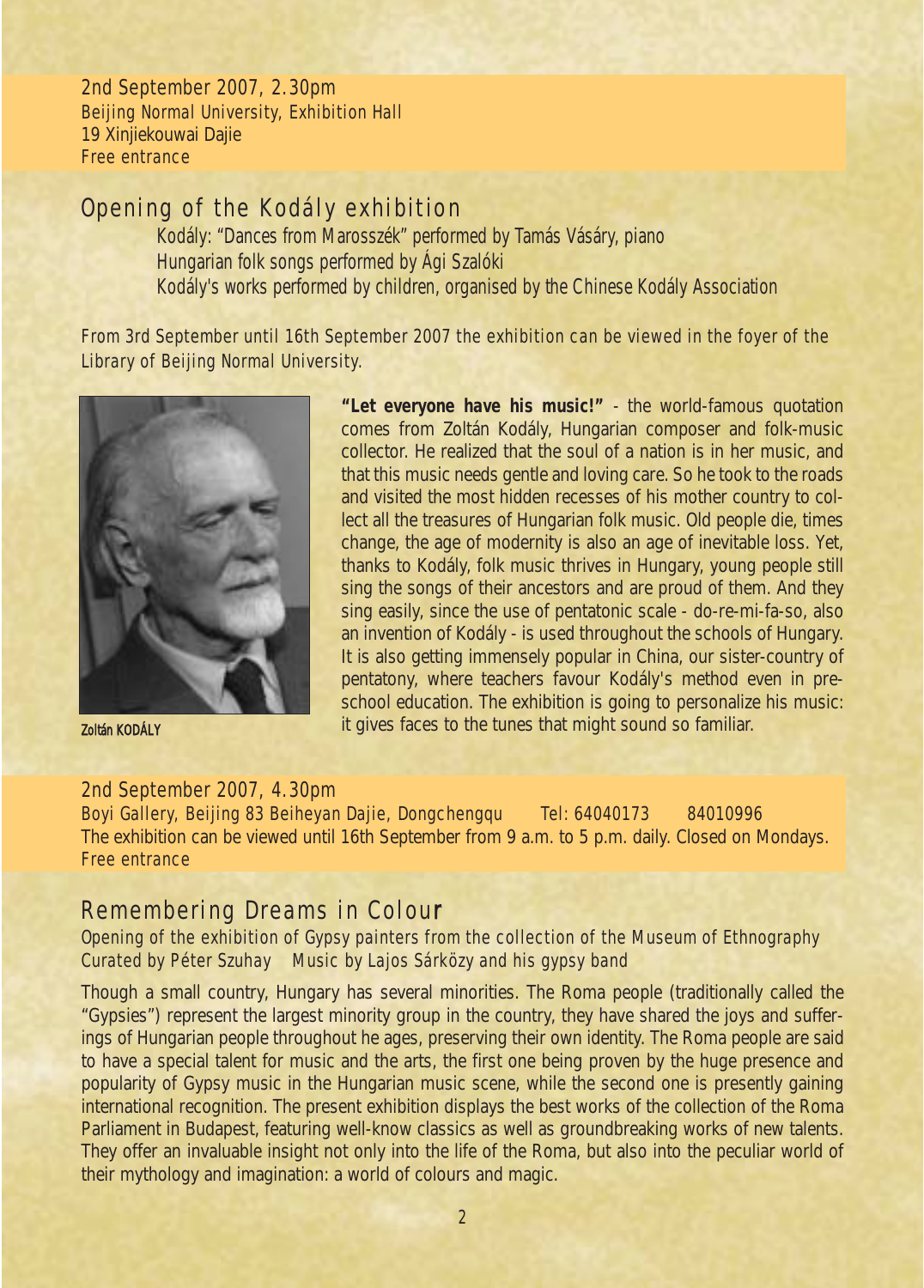### 柯达伊展览开幕式

柯达伊《马洛切克舞曲》, 钢琴演奏: Tamás Vásáry 匈牙利民歌, 演唱者: Ági Szalóki 儿童表演柯达伊音乐作品,由中国音乐家协会柯达伊协会组织

#### 柯达伊展览于2007年9月3日—16日在北京师范大学图书馆大厅举行。

"让音乐属干每一个人!" ——这句世界名言出 自佐尔坦·柯达伊, 一位匈牙利作曲家和民间音 乐采风大师。他发现,一个民族的灵魂存于她的 音乐中, 而这种音乐需要温柔、深情的呵护。干 是,他踏上征途,走遍了祖国最偏僻的角落收集 匈牙利所有民间音乐的珍宝。老人离世, 时代变 迁, 现在的时代也不可避免地成为一个将逝去的 时代。然而, 感谢柯达伊, 民间音乐在匈牙利繁 盛依然,年轻人仍然吟唱着他们祖辈的歌曲并引 以为荣。同时, 柯达伊被称为"五声音阶之父", 即哆来咪发唆——由于五声音阶在匈牙利学校的 普遍采用, 使人们歌唱起来更加简单。五声音 阶在我们的姊妹国中国也很流行, 教师们非常推 崇柯达伊的方法, 甚至将其应用到学龄前教育中。 这次展览将使他的音乐人格化: 为那些听起来如 此熟悉的曲调绘出真实的面貌。



Zoltán KODÁLY

#### 2007年9月2日16: 30 北京博艺画廊 开放时间: 周二到周日9: 00—17: 00 (周一休息)展览截至到9月16日 地址: 北京市东城区北河沿大街83号 电话: 64040173, 84010996

门票免费

"梦忆缤纷" --吉普赛画展开幕式 吉普赛艺术家的绘画作品, 民族博物馆提供 展览负责人: Péter Szuhay 音乐演出: Lajos Sárközy及其吉普赛乐队

匈牙利虽然不大,但也有她的少数民族。罗姆人(传统上称为"吉普赛人") 代表着国家中最大的少数民族团体,古往今来,他们一同分享着匈牙利民族的 苦与乐,同时也保持着自己的民族特征。据说,罗姆人具有一种特殊的音乐和 艺术天赋。其音乐天赋已为吉普赛音乐在匈牙利广泛存在和普及所证明:而其 艺术天赋目前正逐渐获得国际认可。此次展览展出了布达佩斯罗姆议会收藏的 佳作,其中包括世界闻名的经典作品,同时也不乏天才新秀的震撼佳作,为人 们了解罗姆人的生活,了解他们那个充满了神话和想象力、色彩与魔力共舞的 奇特世界提供了宝贵启示。



Painting of Jolán OLAH 作品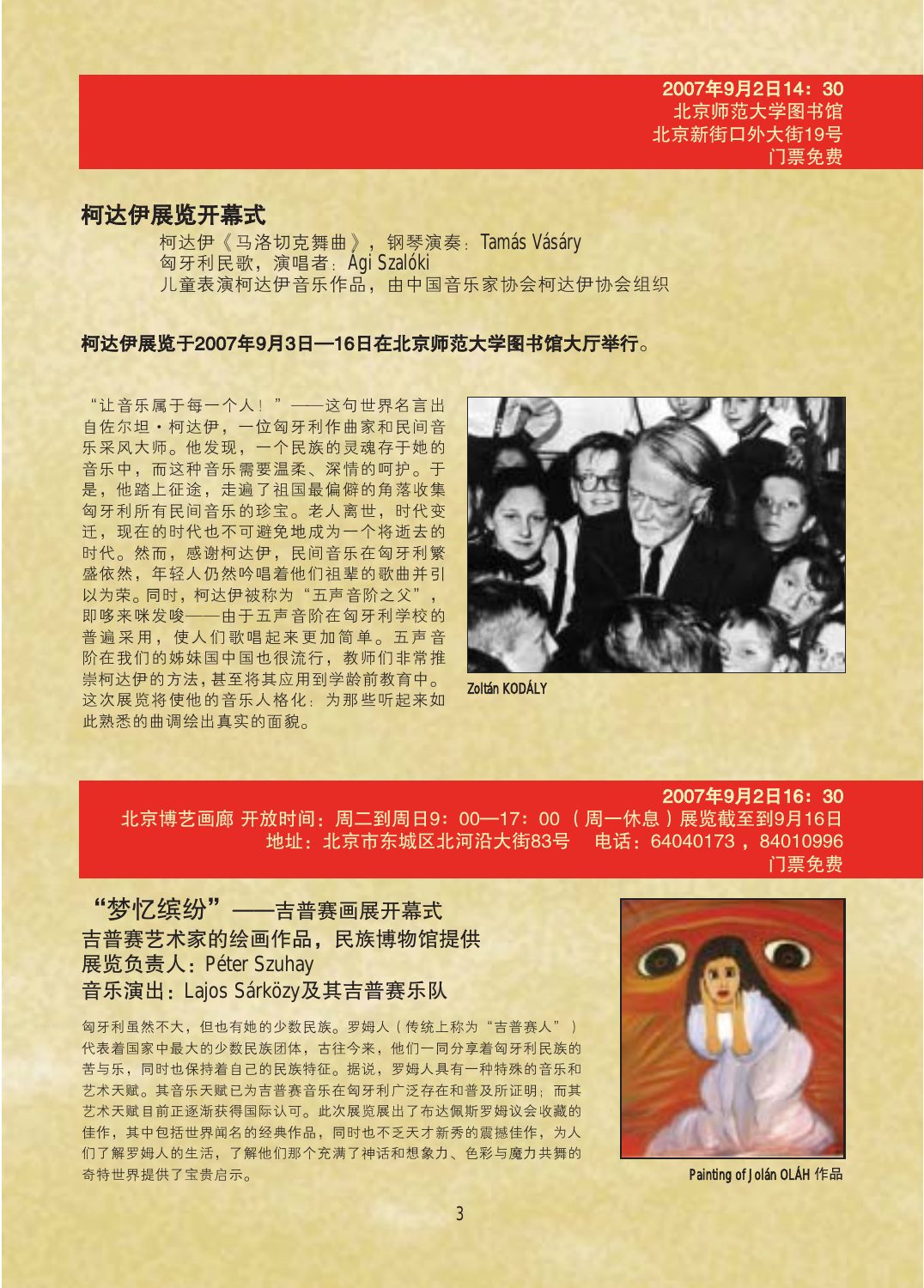2nd September 2007, 7.15pm Sun Yat-sen Concert Hall, Beijing In Sun Yat-sen ParkTel: 65226063 Ticket prices: 680 (VIP), 480, 380, 280, 180, 120

# *"Everblue sky behind the clouds"* Music Images of Hungary Official opening of "Liberty, Love!" Hungarian Culture in Focus

#### Participants:

*Piano recital and ballet*

Tamás Vásáry (piano), Henriett Tunyogi (ballet dancer)

#### *World music*

Beáta Palya, Ági Szalóki (singers) Róbert Farkas (violin, accordion), Antal Kovács (guitar, vocal), Máté Kovács (percussion) *- Romano Drom* László Békési (clarinet) - *Besh o droM* Tamás Gombai (violin) - *Fonó Ensemble* István Farkas Harcsa (viola) Balázs Szokolay Dongó (saxophone, bagpipe), Csaba Novák (double bass) Mihály Farkas (dulcimer) - various bands

#### *Operetta*

Mónika Fischl, Zsolt Vadász, Szilvi Szendy, Károly Peller (singers), István Silló (piano) *- Budapest Operetta Theater*

#### *Folk dance*

Zsófia Fodor, Bence Kiss, Mátyás Tímár, Réka Tóth

#### *Chinese guests*

Ma Huan, Tian Chao (dulcimer) *Video:* Kiégõ Izzók *Directed by* György Böhm



Hungary and China - two countries worlds apart: different dimensions, cultures, traditions. Yet, culture and music can build a mental bridge between us and by the end of this night music will unite us and create magic. This is why we have chosen to bring you some of the best Hungarian musicians to open this fine series of Hungarian programmes in China.

This gala programme is the symbol of our colourful culture: it contains the music of our finest composers, Liszt, Kodály and Bartók; the finest selection of Hungarian ethnic music; as well as elegant operetta. We are taking our audience on a journey to Hungary: a journey through different times, places and emotions. World famous musicians will be your guides to the rural areas where our beautiful folk songs are coming from, to the colourful life of the Gypsies, to the dwellings of the Jewish community and to the aristocratic palaces of operetta and Queen Sissy.

What you are going to get is an unforgettable fiesta of the joy of music!

*"Music is nourishment for the soul and there is no substitute for it. Those who do not partake in it are suffering from and dying of anaemia of the soul. Without music, one cannot live a full spiritual life, for only music can illuminate certain regions of the soul. Music is an eternal part of human culture and man can never be complete without it." Zoltán Kodály*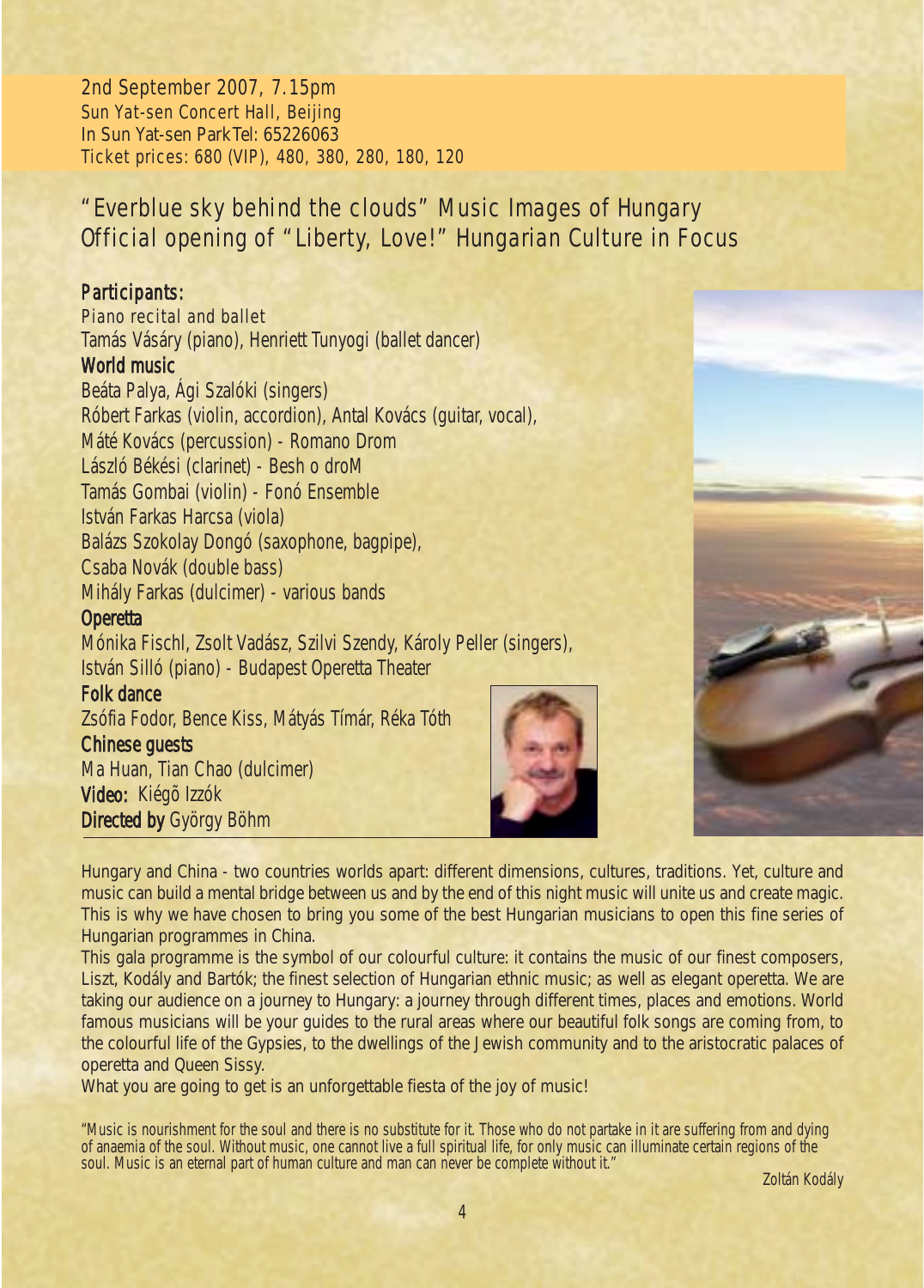2007年9月2日19: 15 北京中山音乐堂 地址:中国北京中 电话: 65226063 票价: 680 (VIP), 480, 380, 280, 180, 120

# "拨开乌云见青天"—匈牙利音乐映像 "自由与爱情"聚焦匈牙利文化 一正式开幕

参演节目: 钢琴独奏与芭蕾舞 Tamás Vásáry (钢琴演奏), Henriett Tunyogi (芭蕾舞) 世界音乐 Beáta Palya, Ági Szalóki (歌手) Róbert Farkas (小提琴, 手风琴), Antal Kovács (吉他, 歌手), Máté Kovács (打击乐器) – *Romano Drom* László Békési (单簧管) – *Besh o droM* Tamás Gombai (\_©琴) - *Fonó Ensemble* István Farkas Harcsa (中提琴) Balázs Szokolay Dongó (萨克斯管, 风笛), Csaba Novák (低音提琴), Mihály Farkas (扬琴) - 不同音乐团 轻歌剧 Mónika Fischl, Zsolt Vadász, Szilvi Szendy, Károly Peller (歌手),István Silló (钢琴) — 布达佩斯轻歌剧院 民间舞蹈: Zsófia Fodor, Bence Kiss, Mátyás Tímár, Réka Tóth 中方嘉宾: 马欢, 田超 (扬琴) 视频播放: Kiégō Izzók 导演: György Böhm

匈牙利与中国——地处世界两端:拥有不同的空间,不同的文化和不同的传统。然而,文化和音乐可以 在我们之间架起一座精神桥梁。今晚,音乐将把我们融合在一起并创造奇迹。这就是为什么我们选择最 优秀的匈牙利音乐家,来拉开匈牙利在中国精彩节目序幕的原因。

此次庆祝节目可以充分展现出匈牙利丰富多彩的文化:我们将奉献最杰出的作曲家——李斯特、柯达伊 和巴尔托克的音乐,提供匈牙利民族音乐精品之作以及高雅的歌剧作品。我们将带领听众进行一次匈 牙利之旅,这将是一次穿越时空、地域和情感的旅程。世界著名音乐家将成为您的向导,带您去体会孕 育出我们美丽民间音乐的乡村田园,带您去感受吉普赛人的多彩生活,带您去犹太民族的居所,还将带 您亲生步入歌剧和茜茜公主的贵族宫殿。

您将体验的是一场难忘的音乐盛宴

"音乐是灵魂的养料,无元替代。那些尚未从中汲取养料的人正在垂死挣扎,忍受着灵魂的 空虚。没有音乐,人们将无法享有充实的精神生活,因为只有音乐才能照亮灵魂的角落。音 乐是人类文化永恒的一部分,没有它,人们就永远无法获得完满的人生。

柯达伊·佐尔坦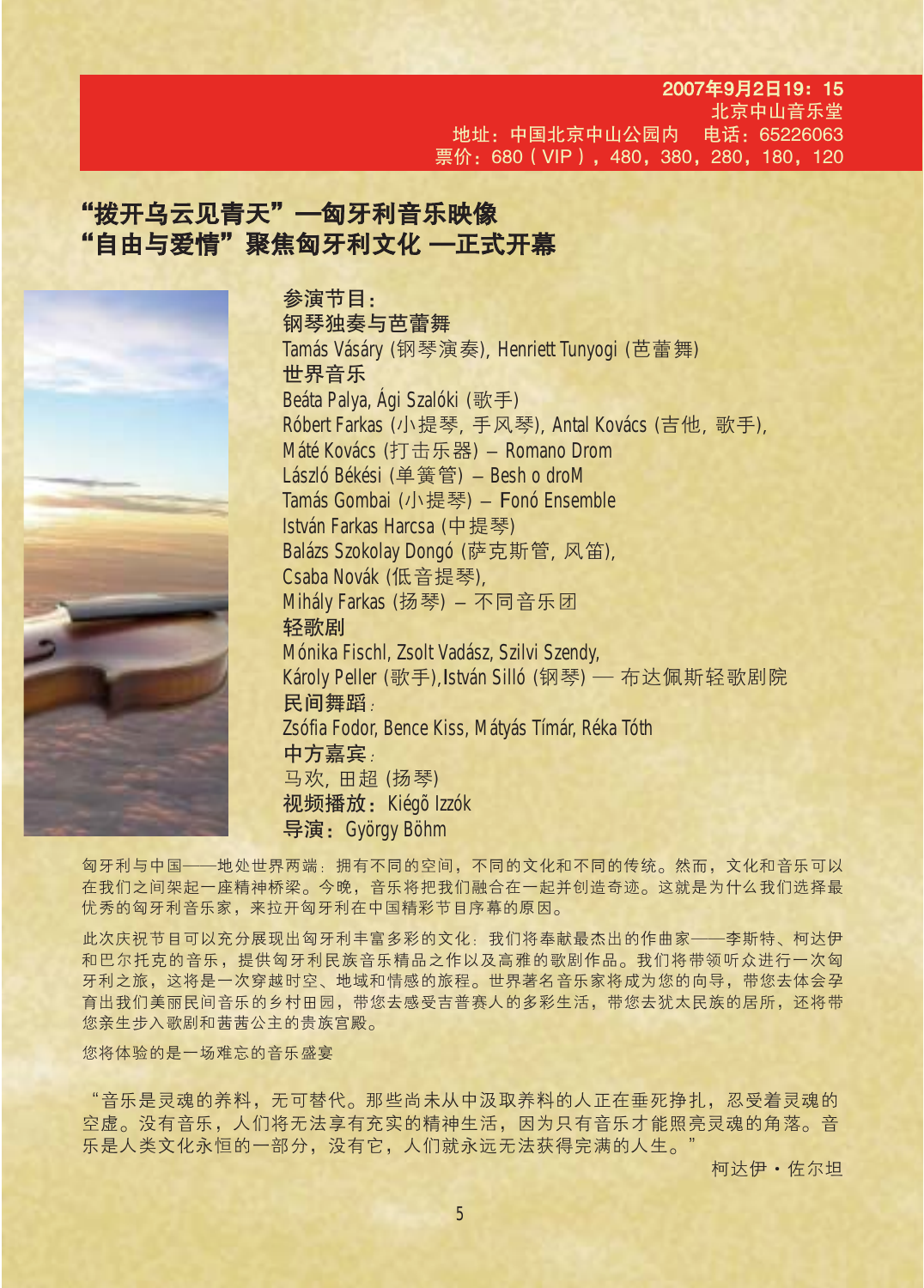3rd September 2007, 7.30pm Minzu Yuetuan Yinyueting In Zhongyang Minzu Yuetuanyuan: 15 Xiaoyinglu, Chaoyangqu Tel.: 64920621 Ticket prices: 80, 50, 30

### *"Oh stars, oh stars, shine you bright!"* Best of Hungarian Ethnic Music

Beáta Palya, Ági Szalóki (singers) Róbert Farkas (violin, accordion), Antal Kovács (guitar, vocal), Máté Kovács (percussion) - *Romano Drom*  László Békési (clarinet) - *Besh o droM* Tamás Gombai (violin) - *Fonó Ensemble* István Farkas Harcsa (viola) Balázs Szokolay Dongó (saxophone, bagpipe), Csaba Novák (double bass), Mihály Farkas (cimbalom) - *various bands*



Róbert FARKAS Mihály FARKAS



#### Ági SZALÓKI

Do not expect a traditional performance of folk music! The musicians represent various music traditions: Hungarian, Gypsy, Jewish and Balkan music merge into a unique performance. Though a small country, Hungary can duly take pride in the boundless wealth of her music life. What you are going to get this evening is the crème de la crème of Hungarian ethnic music with performers who join each other only for this special occasion.

There is poetry and strength, roughness and elegance in the songs of the two leading singers, Bea Palya and Ági Szalóki. The Gypsy musicians of the evening have played to kings, queens, Hollywood actors - and now they are here to entertain you. According to their family tradition fathers and sons perform together on stage. They are going to make your feet move, the very instant you hear their music!





László BÉKÉSI Tamás GOMBAI



Bea PALYA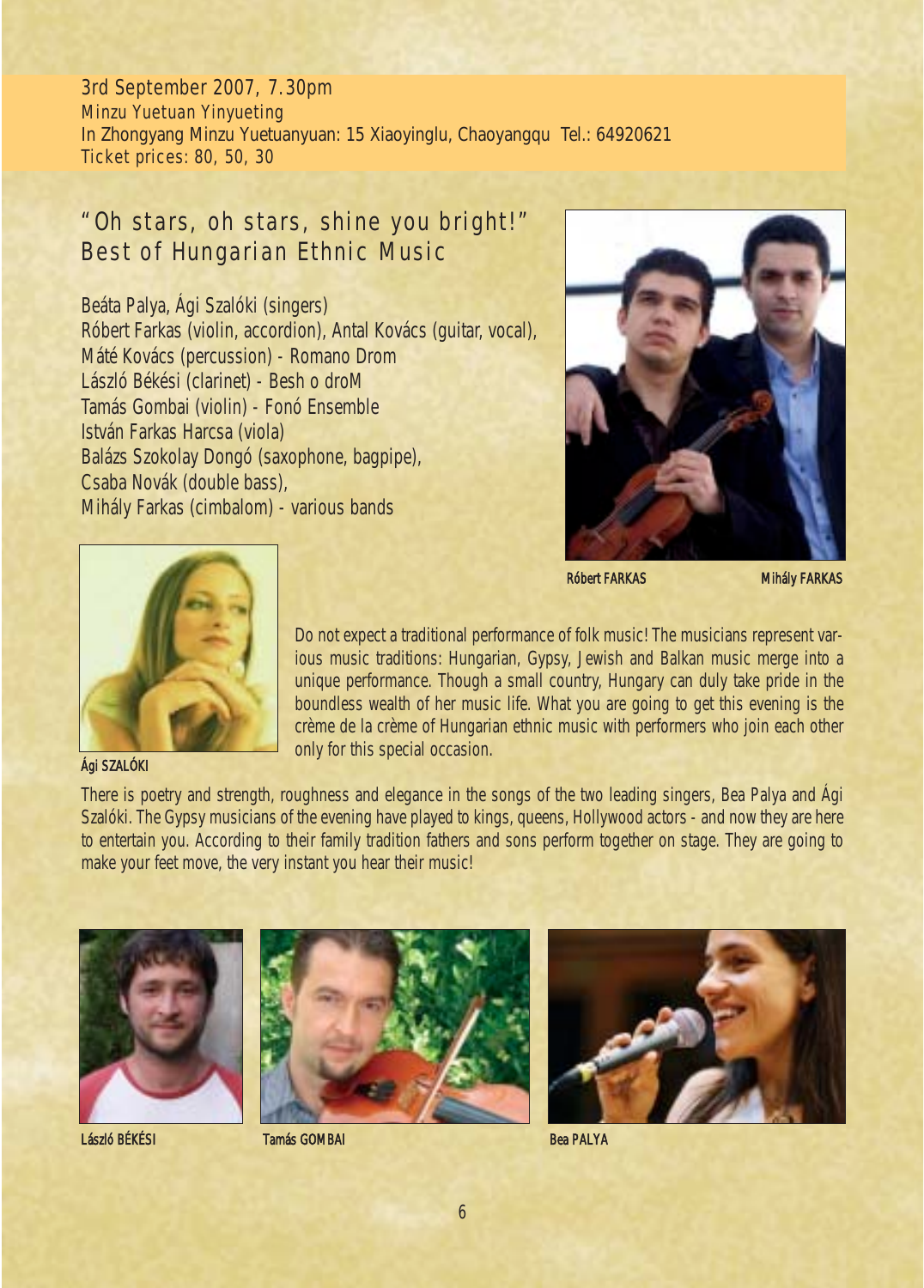#### 2007年9月3日19: 30 北京民族乐团音乐厅 地址: 北京朝阳区小营路15号, 中央民族乐团院内 电话: 64920621 票价: 80, 50, 30

# "星儿,星儿,一闪一闪亮晶晶" 一最动听的匈牙利民族音乐

Beáta Palya, Ági Szalóki (演唱者) Róbert Farkas (小提琴, 手风琴), Antal Kovács (吉他, 演唱), Máté Kovács (打击乐器) — Romano Drom László Békési (单簧管) — Besh o droM Tamás Gombai (小提琴) — Fonó Ensemble István Farkas Harcsa (中提琴) Balázs Szokolay Dongó (萨克斯管, 风笛), Csaba Novák (低音提琴), Mihály Farkas (扬琴) — 不同乐队

千万不要认为这是一场传统的民间音乐表演。各种传统音乐: 匈牙利、吉普赛、犹太和巴尔干音乐,将被融汇成一台与众不同 的演出。尽管匈牙利是个小国家,但其无限的音乐财富足以使之 感到自豪。今晚,您将享受到为了此盛会而集聚一堂的众位音 乐家们奉上的最好的匈牙利民族音乐。两位领唱Beáta Palya和Ági Szalóki的歌声既充满了诗情画意, 又给人以力量, 狂野中诱着优 雅。这些吉普赛音乐家曾为国王、王后或是好莱坞的明星们演 出,而今天,他们专程来为您表演。根据他们的家族传统,父子 将会同台演出,他们会让您的双脚也舞动起来,在那一刻,您将 真正地听到了他们的音乐。



**Balázs SZOKOLAY DONGÓ** 



**Antal KOVÁCS** 



**István FARKAS HARCSA** 



Csaba NOVÁK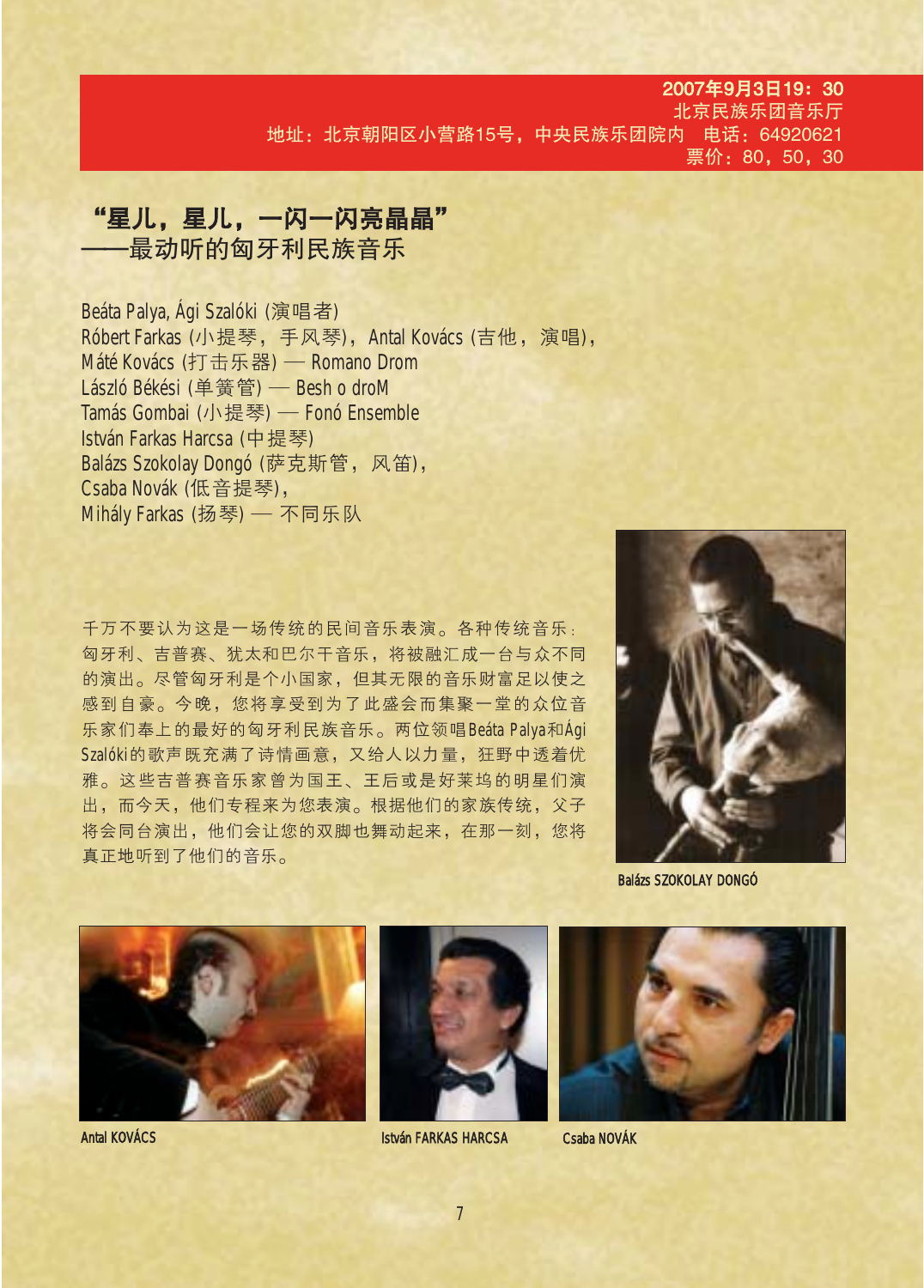4th September 2007, 7.30pm Minzu Yuetuan Yinyueting In Zhongyang Minzu Yuetuanyuan: 15 Xiaoyinglu, Chaoyangqu Tel.: 64920621 Ticket prices: 80, 50, 30

### *"Dreams, sweet dreams"* An Operetta Evening

Mónika Fischl, Zsolt Vadász, Szilvi Szendy, Károly Peller (singers), István Silló (piano) *- Budapest Operetta Theater*

Gypsy band: Róbert Farkas, István Farkas Harcsa, Mihály Farkas, Csaba Novák *Directed by* György Böhm



"Sissy": a simple name that all Chinese people know. She was a princess, she was the wife of an emperor, she was a politician - but first and foremost, she was a woman.

This beautiful and ill-fated princess lives in the hearts of all Hungarians. Though she was of Austrian origin, she could speak fine Hungarian, since she chose her closest friends from among the Hungarian aristocracy, and spent the best time of her life in Hungary.

Operetta is the kind of genre that was widely performed at that time and still retains much of its original style - even costumes that highly resemble the dresses Sissy herself used to wear. Listening to the operetta songs you will be carried back to the beginning of the 20th century, to the elegance and glamour of the aristocracy of the Austro-Hungarian Monarchy. These songs talk about love, about the yearning for happiness: they are sweet and melodic, sometimes even humorous in their musical setting. They will be brought to you by the artists of the world famous Budapest Operetta Theatre. Since the evening is dedicated to Princess Sissy, you are also going to hear songs from the famous musical "Elizabeth".

A world of fairy tales is conjured up this night.

Princess SISSY



Mónika FISCHL Szilvi SZENDY

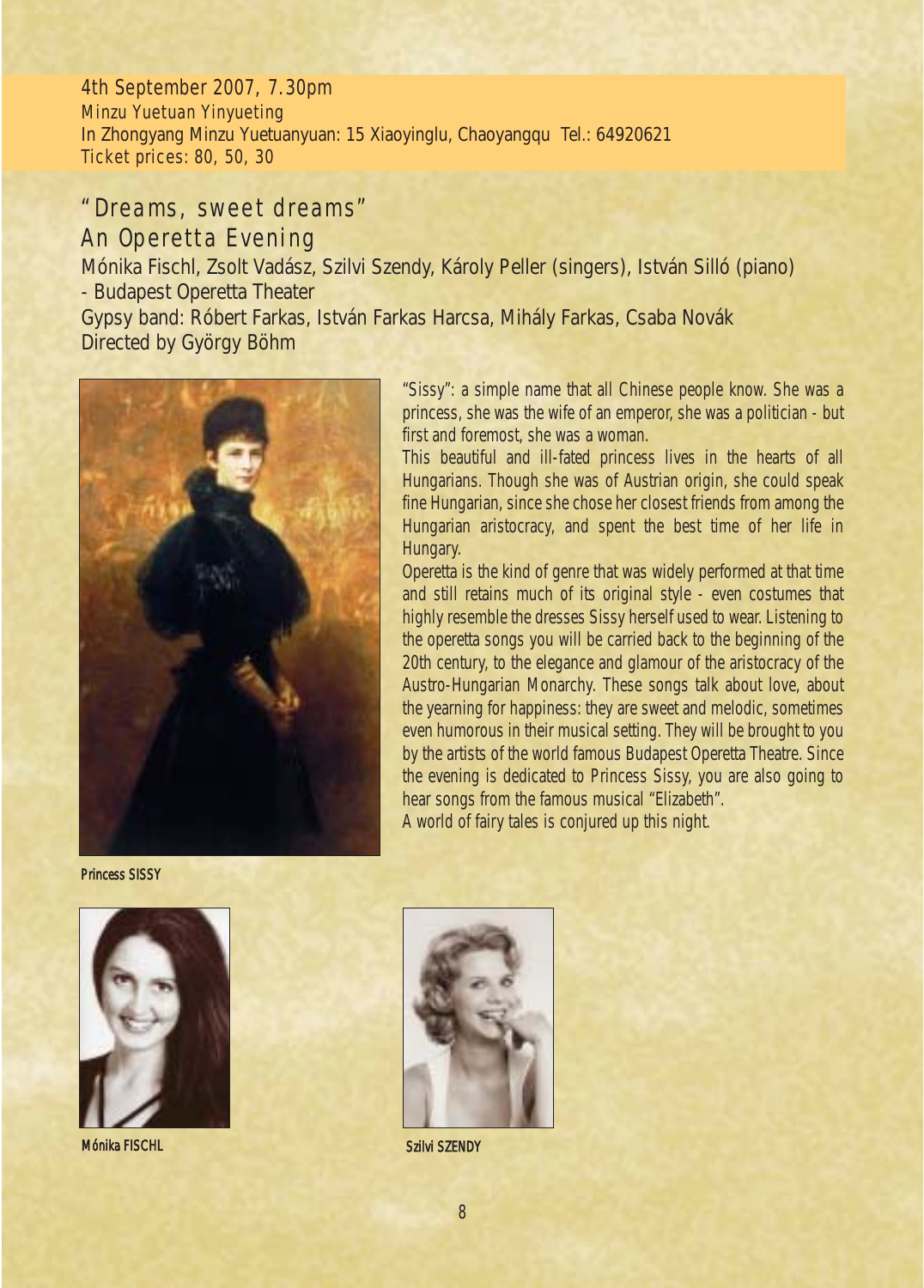#### 2007年9月4日19: 30 民族乐团音乐厅 地址: 北京朝阳区小营路15号, 中央民族乐团院内 电话: 64920621 票价: 80、50、30

"梦,甜美的梦" - 轻歌剧之夜

Mónika Fischl, Zsolt Vadász, Szilvi Szendy, Károly Peller (演唱者), István Silló (钢琴), —— 布达佩斯轻歌剧院

吉普赛乐队: Róbert Farkas, István Farkas Harcsa, Mihály Farkas, Csaba Novák 导演: György Böhm

茜茜: 一个简单但却在中国家喻户晓 的名字。她是一位公主,一位皇后, 一位政治家, 但最重要的, 她首先是 一位女性。这位美丽但不幸的公主活 在每位匈牙利人的心中。尽管她是奥 地利人, 却会说流利的匈牙利语, 因 为她的密友都是匈牙利的贵族,而且 她一生中最美好的时光是在匈牙利度 讨的。

轻歌剧是当时广泛采用的一种表演形 式,至今仍保持着它的原始风貌,甚 至服装都与茜茜公主穿过的极其相 似。您将被带回到20世纪初,去感受 奥匈帝国贵族的优雅与魅力。这些曲 目表达了对爱情、对幸福的渴望, 旋 律优美,但也不乏诙谐、幽默的场景, 将由世界著名的布达佩斯歌剧院的音 乐家们倾情奉上。由于这次轻歌剧之 夜是为了纪念茜茜公主, 届时您还可 以欣赏到著名音乐剧"伊丽莎白"中 的曲目。



这必将是一个神奇的童话魔幻之夜!



**Károly PELLER** 



**István SILLÓ** 



Zsolt VADÁSZ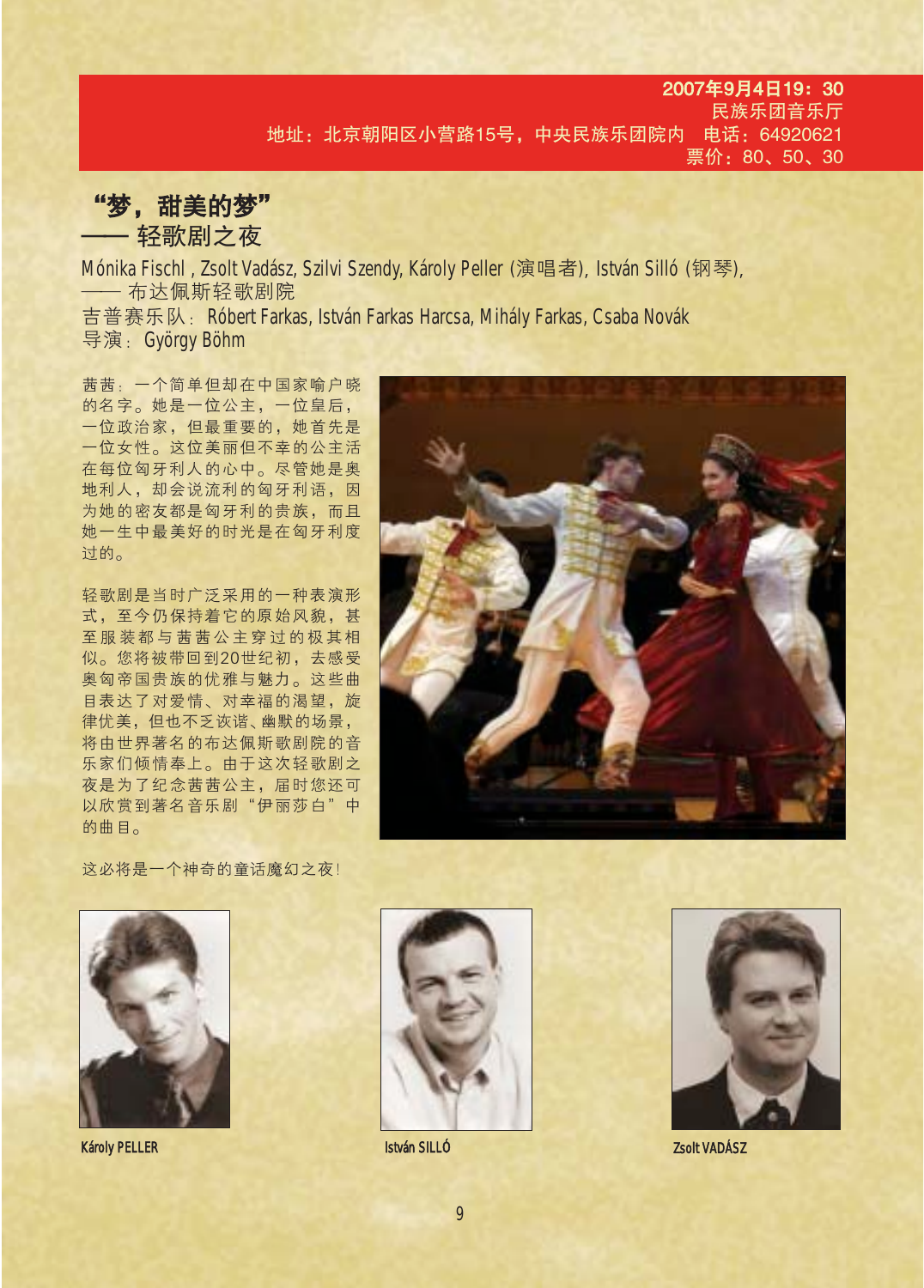4th September 2007, 7.30pm Qingdao Renmin Huitang 9 Taipinglu, Qingdao Tel.: 0532-82897212 Ticket prices: 120, 100, 80, 60

### *LOVE DREAMS* Piano and Ballet Evening

Tamás Vásáry (piano) Henriett Tunyogi (ballet)



Tamás VÁSÁRY, world-famous pianist and conductor, the last living student of Zoltán Kodály, who has made it his life's work to keep Kodály's intellectual heritage alive.

7th September 2007, 7.30pm Pingguqu Yingjuyuan 3 Fuqianjie, Pingguqu

A unique occasion: man and wife performing a highly unusual genre together. He is a pianist, she is a ballet dancer - the two of them create a form of art that you have never seen before. The solo piano recital is accompanied by the most beautiful solo ballet on stage. It is music gaining human body in front of our eyes. Audiences throughout the world have cheered the art of the couple, critiques have hailed the complexity of their performance. The first part is the best known piano works of Debussy and Beethoven. As if the female presence evoked the moon, there are two pieces on the list that were inspired by the heavenly body of "yin". The second part starts with the music of the Romantic composer Mendelssohn, to be followed by two Liszt pieces, one of them being the famous *"Love Dreams"* a celebration of unity of man and woman. To cap off the evening of emotions two works of Chopin are going to be performed: his fast and passionate *"Polonaise"* will fill you with the joy of life.

8-9th September 2007 Shijingshan Youle Juchang 25 Shijingshanlu Tel.: 68874060

### Sándor Petõfi: *John the Hero* A puppet show by the Budapest Puppet Theatre

Sándor Petõfi's short life is like a fairy tale: a poor country boy, suffering from poverty and unrequited love is driven into the heart of the fight for liberty, becomes its spiritual leader and dies in battle at the age of 26 - leaving behind a loving wife, a baby son and two thick volumes of poems.

His *John the Hero* is a tale of love and hope. A tale we all want to be told. Simple and eternal: a poor boy leaves his love and country behind to return rich and victorious and triumph over evil. The sweeping pace of Sándor Petõfi's epic poem and the beauty of the accompanying folk songs make this puppet show truly unforgettable. Small children marvel at the fairy tale, teenagers find excitement in the action, they young are carried away by the magic of love. Grown-ups are relieved by the final victory of justice, yet they can also sense the underlying pain of finding happiness in fairyland, far away from this world. But when your 5-year-old asks you after the show: "Do fairies exist?" and you answer: "Certainly.", they come into existence.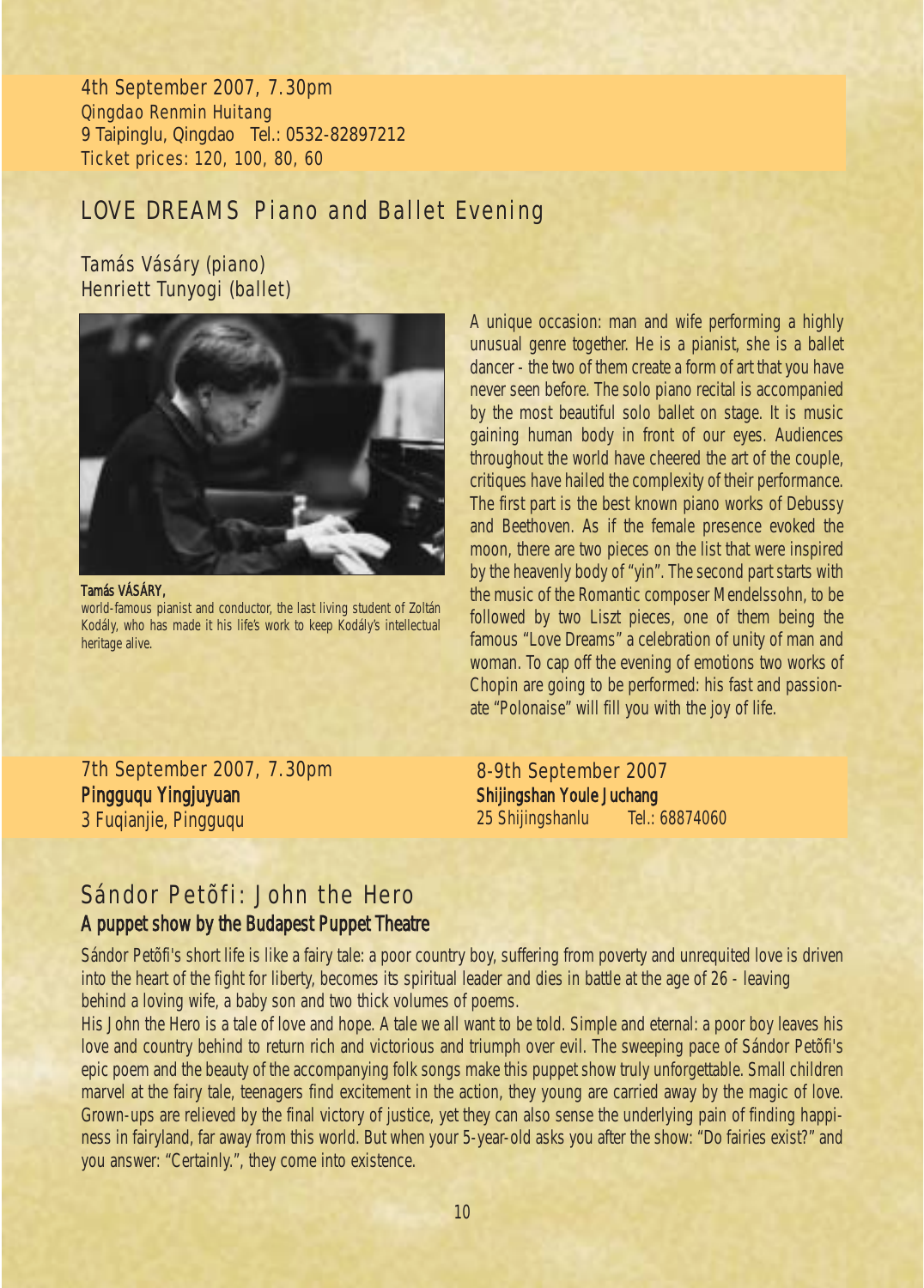#### 2007年9月4日19: 30 青岛人民会堂 地址: 青岛市太平路9号 电话: 0532-82897212 票价: 120, 100, 80, 60

# 爱之梦——钢琴与芭蕾舞之夜

Tamás Vásáry (钢琴独奏) Henriett Tunyogi (芭蕾舞)

这是一个独特的场景: 夫妻二人将同台奉上一场高质量而不同凡响的 演出。丈夫是一名钢琴家, 妻子为一位芭蕾舞演员, 他们创造出了一 种前所未见的艺术形式:钢琴独奏配上最美的单人芭蕾舞。他们的艺 术得到了世界各地观众的欢呼,评论界也对其高难度的表演赞不绝口。

第一部分是德彪西和贝多芬的知名力作。如同女性能让人联想到月亮, 节目单上两首作品的灵感来自天体中的"阴"。

第二部分以肖邦耳熟能详的音乐曲目开始,紧接着是感人至深的圣桑 舞蹈曲目《天鹅之死》。勃拉姆斯的两个匈牙利舞蹈使晚会达到高潮, 它的音乐完美地诠释了匈牙利人之心灵。

TAMÁS VÁSÁRY. 钢琴演奏家及指挥, 柯达伊唯一在世的弟子, 一生致力干传承柯达伊的文化遗产。



**Henriett TUNYOGI** 

2007年9月8日、9日 石景山游乐园剧场 地址: 石景山路25号 电话: 68874060

2007年9月7日19: 30 北京平谷区影剧院 地址: 平谷区府前街3号



裴多菲·山道尔短暂的一生就像一个童话, 贫穷的乡村男 孩儿, 在生活困顿和爱情无望的驱使下, 开始为自由而战, 并成为了精神领袖, 最终死于战场。裴多菲牺牲时年仅 26岁,留在身后的是深爱的妻子和年幼的孩子,还有两卷 厚厚的诗稿。

其作品《勇士约翰》讲述的是人们所喜闻乐见,关于爱和 希望的故事。简单却永恒: 一个穷苦的男孩儿远离爱人和 祖国,与邪恶作战,最终凯旋而归。全剧以裴多菲·山道 尔史诗般的风格娓娓道来,伴随着优美的民歌,令人难以 忘怀。小孩子们惊叹于童话故事的神奇,青少年从中找到 行动的动力和激情, 年轻人沉浸在爱情的魔力中, 大人们



约翰小英雄

在为正义最终战胜邪恶而深感欣慰的同时, 为幸 福只存在于远离现实世界的童话里而暗自叹息。 然而,当您5岁大的孩子看完这出木偶剧后问您: "世上真的有仙女吗?"在您回答"当然"之后, 童话般的仙境就真实存在了。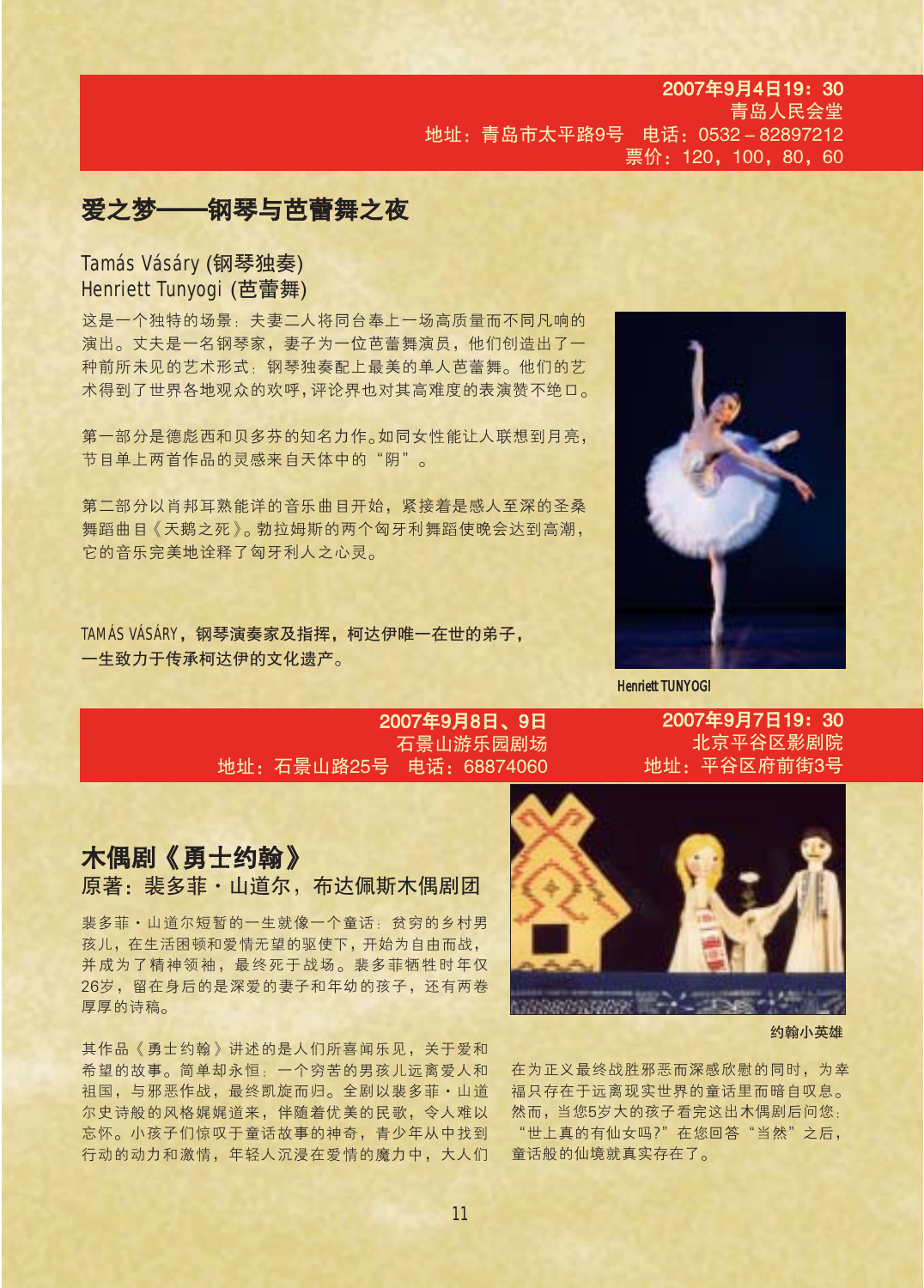2 - 9 September Hotel Shangri-La 29 Zizhuyuanlu Tel.: 68412211

### A week of Hungarian food and lifestyle Provided by Kárpátia Restaurant, Budapest



Whenever you hear about Hungarian cuisine, you think of "**gulyás**" (spelled "gulash") soup. You are not mistaken, "gulyás" is really the king of soups, invented by herdsmen and further refined by imperial chefs. Yet, tasting "gulyás" is only the very first step taken into the world of Hungarian cuisine, a world of rich tastes, fine spices and elaborate dishing. Hungarians like their food just like Chinese do, delicious meals and eating out have always been central life experiences. What people eat is thought to reveal a lot about who they are and mothers teach their daughters the techniques of preparing the kind of food "you catch a husband with". What Budapest's 130-year-old Kárpátia Restaurant offers you now is a whole week's tour into the exquisite land of Hungarian tastes, from soups to desserts. It is accompanied by the best wines of the country: Bull's Blood and Tokaji Aszú, the latter being so unique, it has deserved the label of "Hungaricum".

To keep the old tradition of dinner with music alive even in Beijing, Restaurant Kárpátia also takes a Gypsy band and folk dancers along to let you enjoy your dinner the way Hungarian aristocrats did!

### Hungarian Universities at the European Higher Education Fair

19th October 2007 Asia-Link Symposium Liangmahe Dasha 8 Dongsanhuan Beilu, Chaoyangqu, Beijing

20-21st October, 2007 European Higher Education Fair China World Trade Centre, Exhibition Hall No. 1. Jianguomenwai Avenue, Beijing

Ever since the first university was founded in 1367 in Hungary, our higher education has always enjoyed high esteem worldwide. We have given 13 Nobel-prize winners to the world and Hungarian scientists are welcome all over Europe and in the United States. Since English language education is offered in most of them, Hungarian universities are open for students from abroad. From medicine to agriculture, there is a wide selection to choose from.

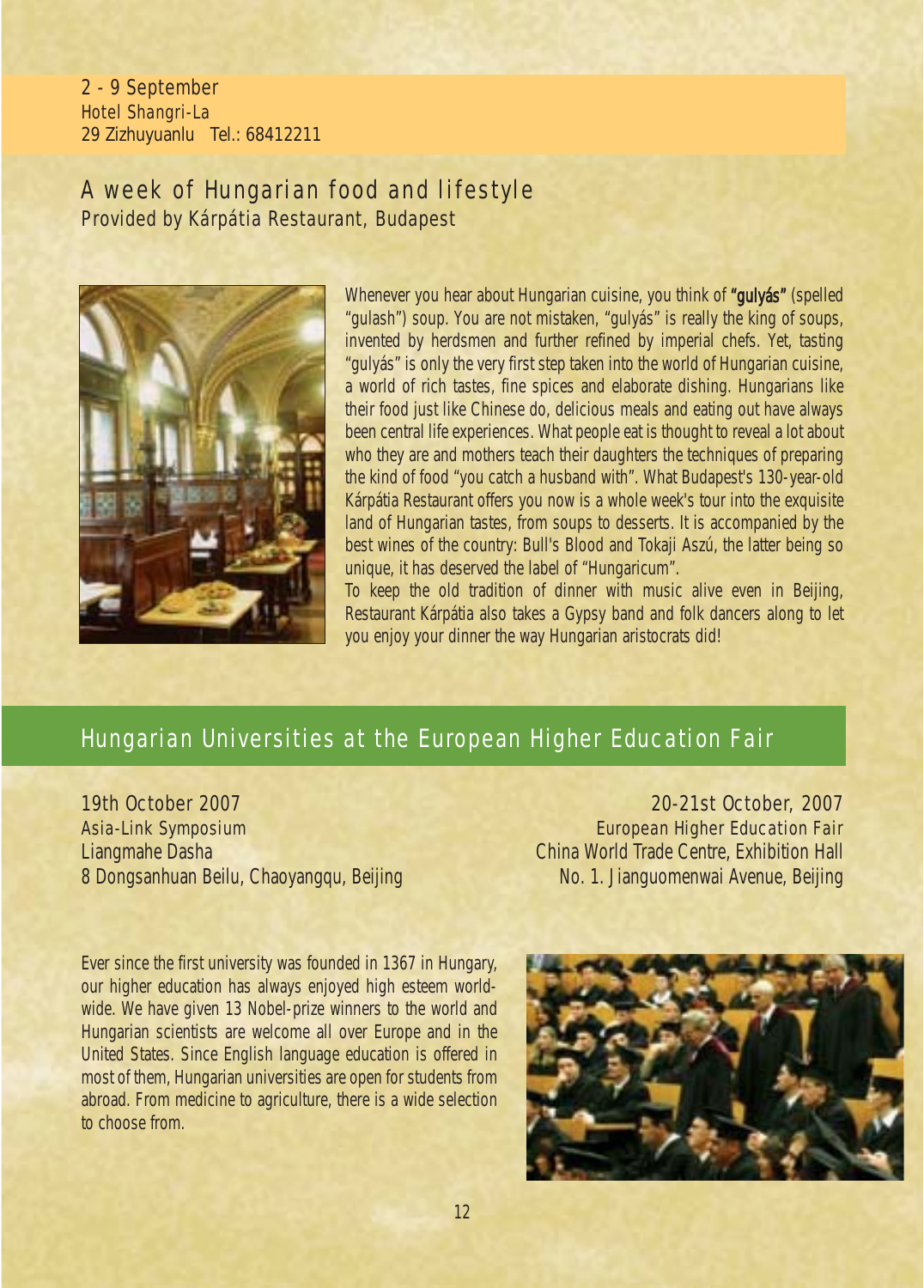2007年9月2日-9日 北京香格里拉饭店 中国北京紫竹院路29号 电话: 68412211

### 匈牙利美食及生活方式体验周 由布达佩斯卡尔帕蒂亚饭店提供

每当提及匈牙利美食,人们就会想到"土豆牛肉汤" (英文叫qulash)。没错,土豆牛肉汤确实是匈牙利的汤 中极品,它最早由牧民发明,而后经皇家厨师完善。然而, 品尝牛肉汤还仅仅是领略匈牙利口味丰富、配料优良和精 心炮制的美食世界的第一步。匈牙利人和中国人一样对美 食偏爱有加,生活的一项主要内容就是在家中或到外面享 用美味的食物。人们吃什么样的食物可以折射出他们是什 么样的人, 母亲常教导自己的女儿如何做一手好菜来"俘 获丈夫"。布达佩斯具有130历史的卡尔帕蒂亚饭店现在 就带您去体验一周匈牙利的精致美味, 从开胃汤到饭后甜 点。同时,您还将品尝到匈牙利最棒的酒:公牛血酒和 托卡依阿苏酒,后者极具特色,并拥有"匈牙利国家特产" 的标识。

为了在北京也能保持客人在进餐时现场聆听音乐的古老 传统, 卡尔帕蒂亚饭店特此带来了吉普赛乐队和民间舞演 员,使您可以像匈牙利贵族一样享用晚餐。



### 欧洲高等教育展

2007年10月19日 "链接亚洲"项目研讨会 北京亮马河大厦 朝阳区东三环北路8号

2007年10月20-21日 欧洲高等教育展 北京中国国际贸易中心,展览大厅 建国门外大街1号



自从1367年匈牙利成立第一所大学以来,我们的 高等教育就在全世界范围内享有盛誉。我们为全 球培养了13个诺贝尔奖获得者, 目前在欧洲和美 国匈牙利的学者格外受到欢迎。

现在许多地方可以用英文授课, 所以匈牙利大学 向所有外国学生开放。从医学到农学的众多学科 可供外国学生自由选择。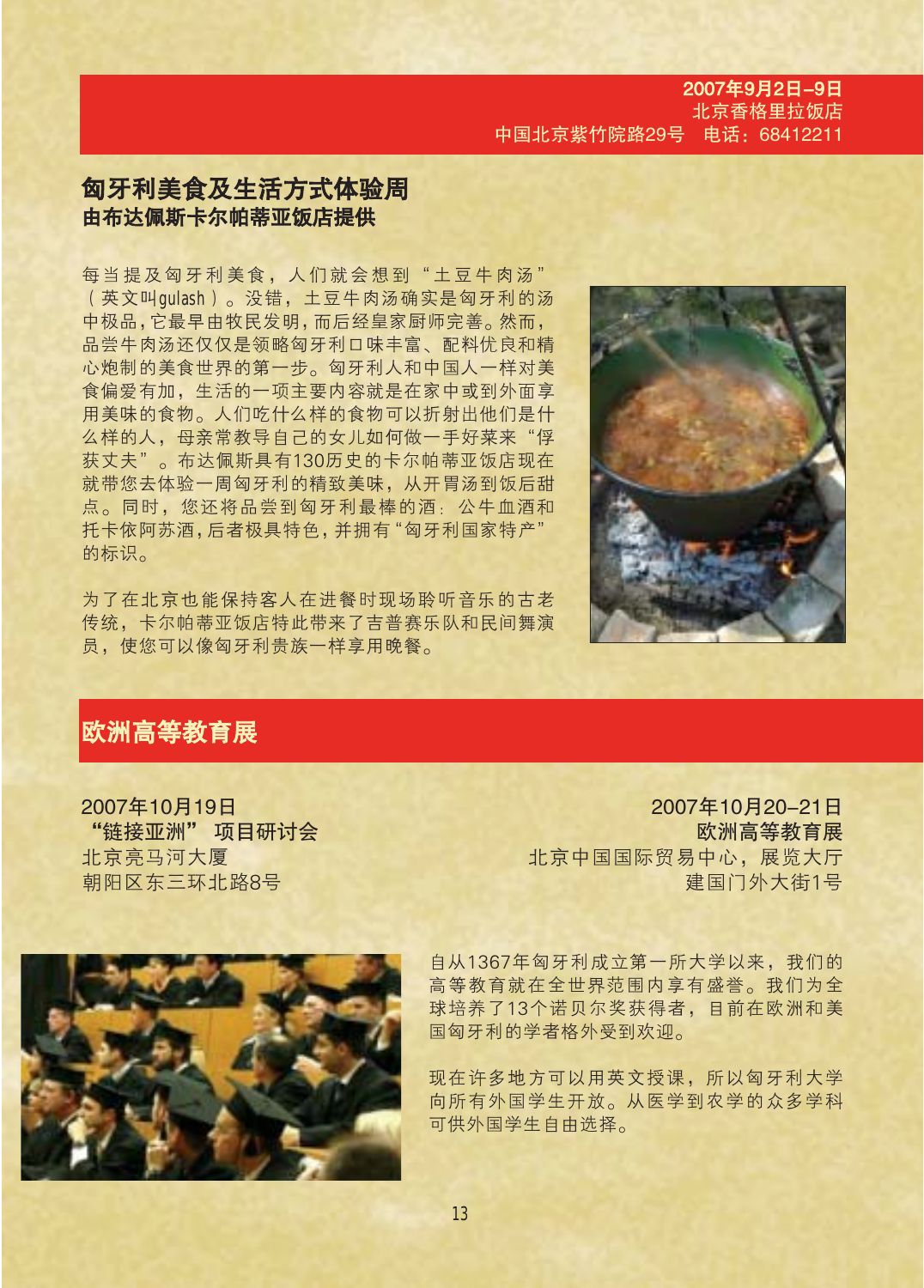6th October 2007, 7.30pm Great Hall of the People For further performances please check the programme of the 7th China International Folk Art Festival

### *Csárdás! - Tango of the East*

### - performance of the HonvédArt Folk Dance Theatre Organised by the 7th China International Folk Art Festival

*Csárdás! - Tango of the East* is a narrative story told in dance. What unfolds on the stage is an age-old classic tale of a love triangle. The sweeping emotions are depicted by similarly sweeping movements. In keeping with the company's custom, old Hungarian dances are incorporated, though this time dances of other ethnic groups in and around Hungary - Gypsy, Slovakian and Romanian - are also employed to make the story and the visual imagery even more complex.

You will marvel at the superb skill of the dancers and also at their wonderful costumes. Mind you, it is not stage costume, but authentic national attire that people wore in the villages as their Sunday best. And when they gathered together, it was often by dance that they spoke of their emotions: village people might have been short of speech but rather "communicative" in dance.

There are world class dancers in HonvédArt Folk Dance Theatre. Their performances made many a convert out of world-wide audiences who now love and respect Hungarian folk culture.

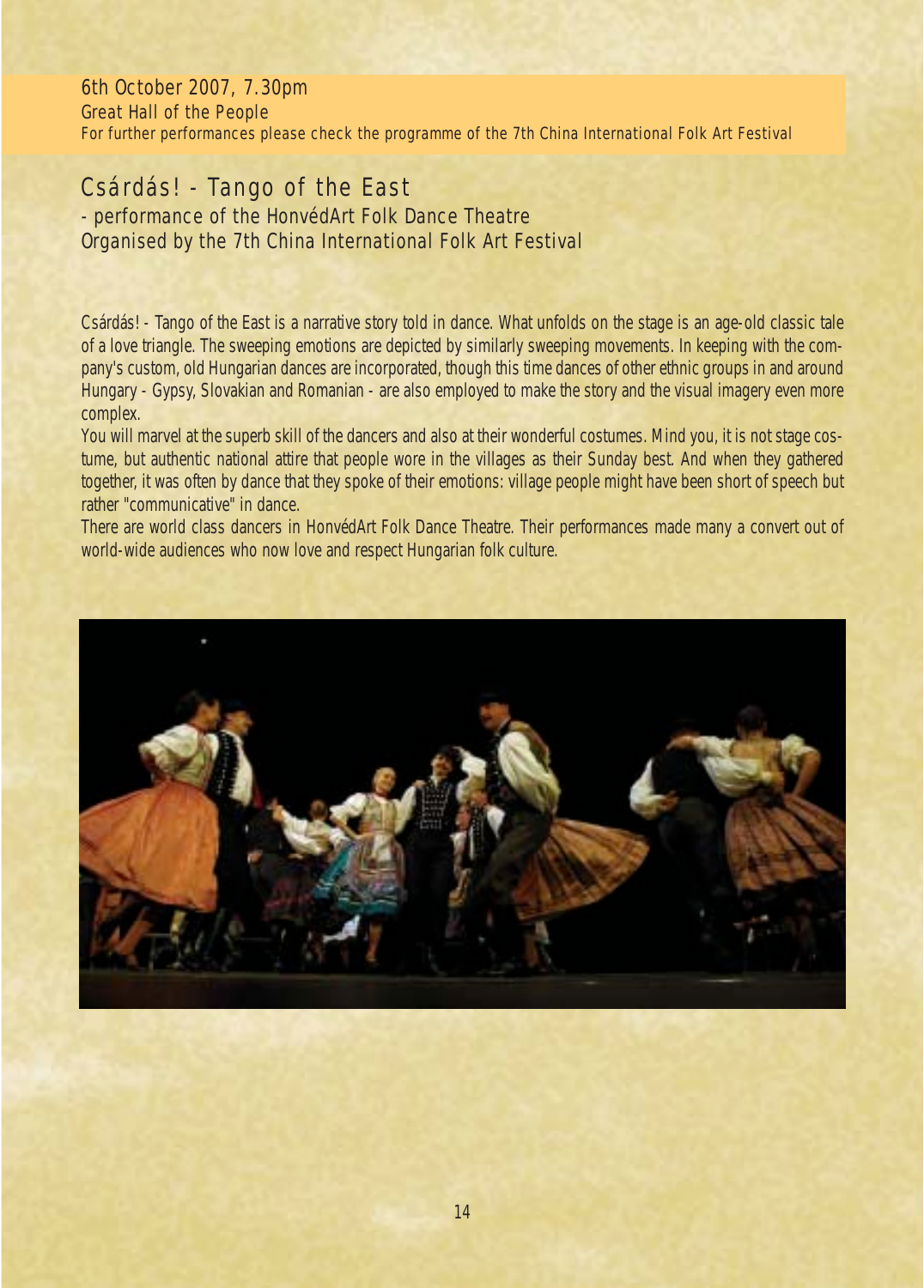#### 2007年10月6日19: 30 人民大会堂 演出节目详情请参见第七届中国国际民间艺术节相关分册

# "恰尔达什! -- 东方的探戈" 表演: 战士艺术民间歌舞剧院团 主办: 第七届中国国际民间艺术节

"恰尔达什!被称为东方的探戈",它通过舞蹈来讲述故事。舞台上呈现的是一个古老三角 恋爱故事,精巧复杂的舞蹈动作将缠绵悱恻的爱情表现得淋漓尽致。按照惯例,故事以传统 的匈牙利舞表现,同时为了使故事情节和视觉表现更为丰富,匈牙利及其周边其他民族的舞 蹈,如吉普赛、斯洛伐克和罗马尼亚等民族的舞蹈也将穿插其中。

舞者们高超精湛的舞技和美轮美奂的服饰将使您叹为观止,值得一提的是,这并不是舞台服 装,而是匈牙利真正的乡村民族服饰。每逢聚会,人们都会用舞蹈来表达自己的感情,或许 乡村人有时不善言辞,但他们的舞姿足以抒发炽热的情感。

战士艺术民间歌舞剧院团拥有世界一流的舞蹈家,他们精湛的表演博得了世界各地观众对匈 牙利民族文化的尊敬和热爱。

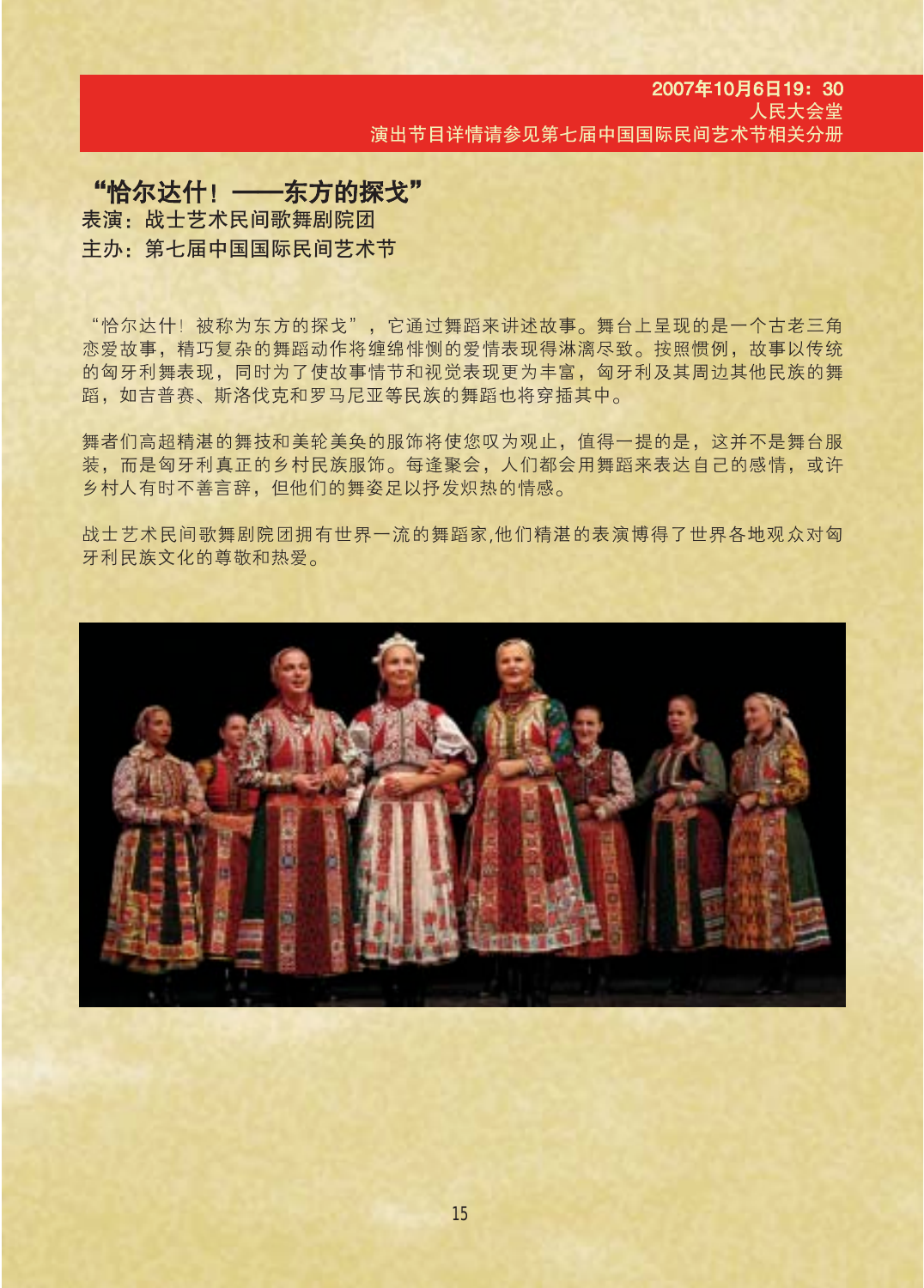### FURTHER EVENTS IN BEIJING: NOVEMBER 2007

(For a detailed introduction see our separate brochure.)

### Book exhibition of Hungarian and Chinese literary translations - organized by the Hungarian Confucius Institute

National Library of China

*To fulfil the interest of the Hungarian reading public, a lot of Chinese literary works have been translated into Hungarian during the past few decades. Those are the books you can see now on show at the National Library, along with their Chinese counterparts: Hungarian works translated into Chinese. Some of them will certainly give you the feeling of shared spiritual heritage.*

#### Translators' meeting - organized by the Hungarian Confucius Institute Beijing Foreign Studies University

*"The two most difficult languages of the world" - people often say of Chinese and Hungarian. To make translators' life more difficult, the structures of these two languages are as far from each other as could be. Yet, the thinking of the two nations is surprisingly similar, as the increasing volume of translations should in the future reveal.*

#### Hungarian Film Week

Beijing Foreign Studies University

*This film week is intended to give a broad perspective of Hungarian cinema of the past decades. It includes films that have become reference points for all filmmakers as well as works that represent the newest trends in Hungarian filmmaking. Besides the most famous art offerings we have also selected fine comedies to please the broadest public. Gábor Presser, one of the most famous Hungarian musicians is going to perform his best piano pieces on the opening night.*

#### *Fateless* - a reading with Imre Kertész

Fateless *has become the best known Hungarian novel in the world ever since Imre Kertész won the Nobel Prize in 2002. He himself is going to be present this evening, when parts of his book are read out in Chinese. Music is provided by László Dés, world-famous saxophonist and composer.*

#### Hungarian writers' visit and literary events hosted by the Chinese Writers' Association

*Four prominent Hungarian writers have been invited to tour China for ten days and meet the public: Zoltán Egressy, László Krasznahorkai, György Spiró and Krisztina Tóth. They are representatives of different generations and different literary trends – meeting them you will realize that the issues they tackle are as relevant in China as they are in Hungary.*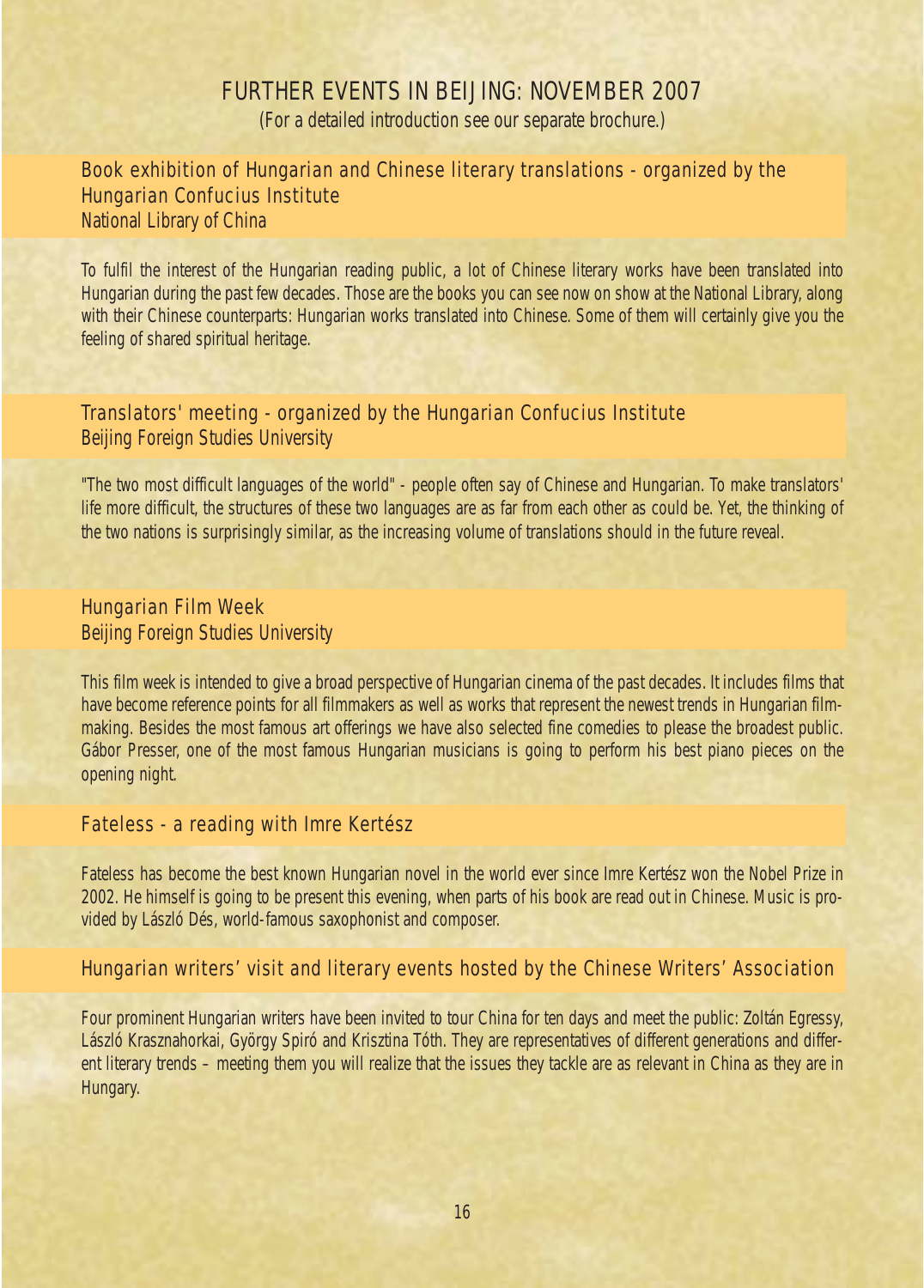# 2007年11月北京地区活动安排

(详情请参见相关分册)

匈牙利和中国文学译著展 主办方: 匈牙利孔子学院 地点, 中国国家图书馆

为满足匈牙利广大读者的需求,在过去几十年里,大量的优秀中国文学作品被翻译成匈牙 利语,届时您可以在国家图书馆的展会上欣赏到这些书,同时也可以看到匈牙利著作的中文 版, 您将从中体验和分享两国共有的精神文化财富。

#### 中匈双语翻译研讨会

主办方: 匈牙利孔子学院, 地点: 北京外国语大学

"世界上最难的两种语言"——人们经常这样来形容汉语和匈牙利语。两种语言 的结构完全不同,给翻译者的工作增加了很大难度。但是,随着越来越多译著的出 现, 您会发现两个民族的思想是如此惊人的相似。

#### 匈牙利电影周

地点, 北京外国语大学

该电影周旨在让观众对过去几十年的匈牙利电影有一个全面的了解,其中包括已成为所有电 影制作者参照的经典电影,还有代表匈牙利电影最新趋势的影片。在展出知名文艺片外,我 们还特为广大观众精选了一些优秀的喜剧作品。开幕式当晚Gábor Presser——匈牙利最知名 音乐家之一,将表演他个人创作的钢琴作品。

#### 《命运无常》——配乐朗诵

自2002年凯尔泰斯 • 依姆莱(Imre Kertész)获得诺贝尔文学奖以来, 《命运无常》 (Fateless) 已成为匈牙利最著名的小说。凯尔泰斯·依姆莱本人将出席今晚《命运无常》片段的中文朗 诵。音乐将由László Dés——全球知明的的萨克斯管表演艺术家和作曲家演奏。

#### 《匈牙利作家的中国之行》—— 由中国作家协会主办

四位著名的匈牙利作家:Zoltán Egressy、 László Krasznahorkai、György Spiró和Krisztina Tóth应邀参 加为期十天的中国之行,并与读者见面。他们代表了不同的年代和文学思潮,与这几位作家 见面, 您会发现他们所关注的问题无论在匈牙利还是中国都有着相当的关切度。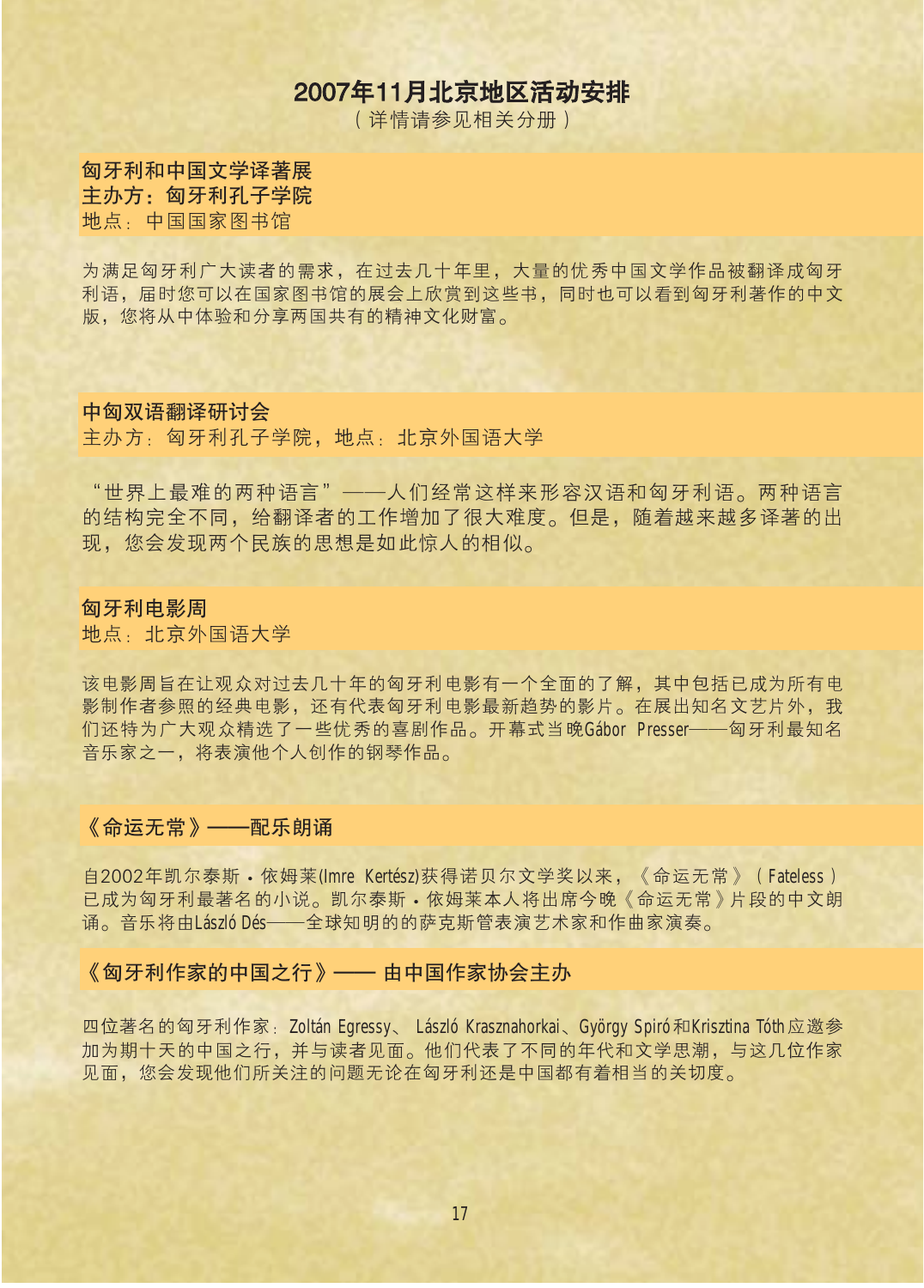### EVENTS IN SHANGHAI: SEPTEMBER-NOVEMBER 2007

(For a detailed introduction see our separate brochure.)

#### *September:*

Unveiling of the bust of Sándor Petõfi, Hungary's most famous poet - with folk music

*Greetings from the Land of Liszt* - Zoltán Kocsis conducts the Orchestra of the Shanghai Opera, starring: Sun Yingdi (piano) and Eszter Wierdl (soprano)

#### *October:*

KODÁLY'S INSTRUMENTAL MUSIC - a joint performance of the Hungarian Music Academy and the Shanghai Conservatory of Music

#### *November:*

Hungarian Guest Cultural Week at the Shanghai International Arts Festival *HUMAN ANTHEM* - a ballet composed to Beethoven's Symphony No.9 JAZZ CONCERT by György Vukán and Béla Szakcsi Lakatos FOLK CONCERT by Márta Sebestyén, Hungary's leading folk singer *SEAGULL* - drama performed by the young theatre group "Chalk Circle" *AN EVENING WITH SISSY* - operetta performance, art director: KERÓ A PERFORMANCE of "Honvéd" Male Voice Choir of the Hungarian Ministry of Defence

### EVENTS IN HONG KONG: FEBRUARY-MARCH 2008 (For a detailed introduction see our separate brochure.)

### Planned Hungarian programmes during the Hong Kong Arts Festival

ANDRÁS SCHIFF's performances MAGYAR CONCERTO, folk dance show by the Hungarian National Ensemble

### Other Hungarian events in Hong Kong

Exhibition on SIR AUREL STEIN and his work Exhibition of painter LÁSZLÓ FEHÉR YOUNG HUNGARIAN ARTISTS and MUSICIANS

### EVENT IN SHENZHEN: APRIL 2008

Performance by EXPERIDANCE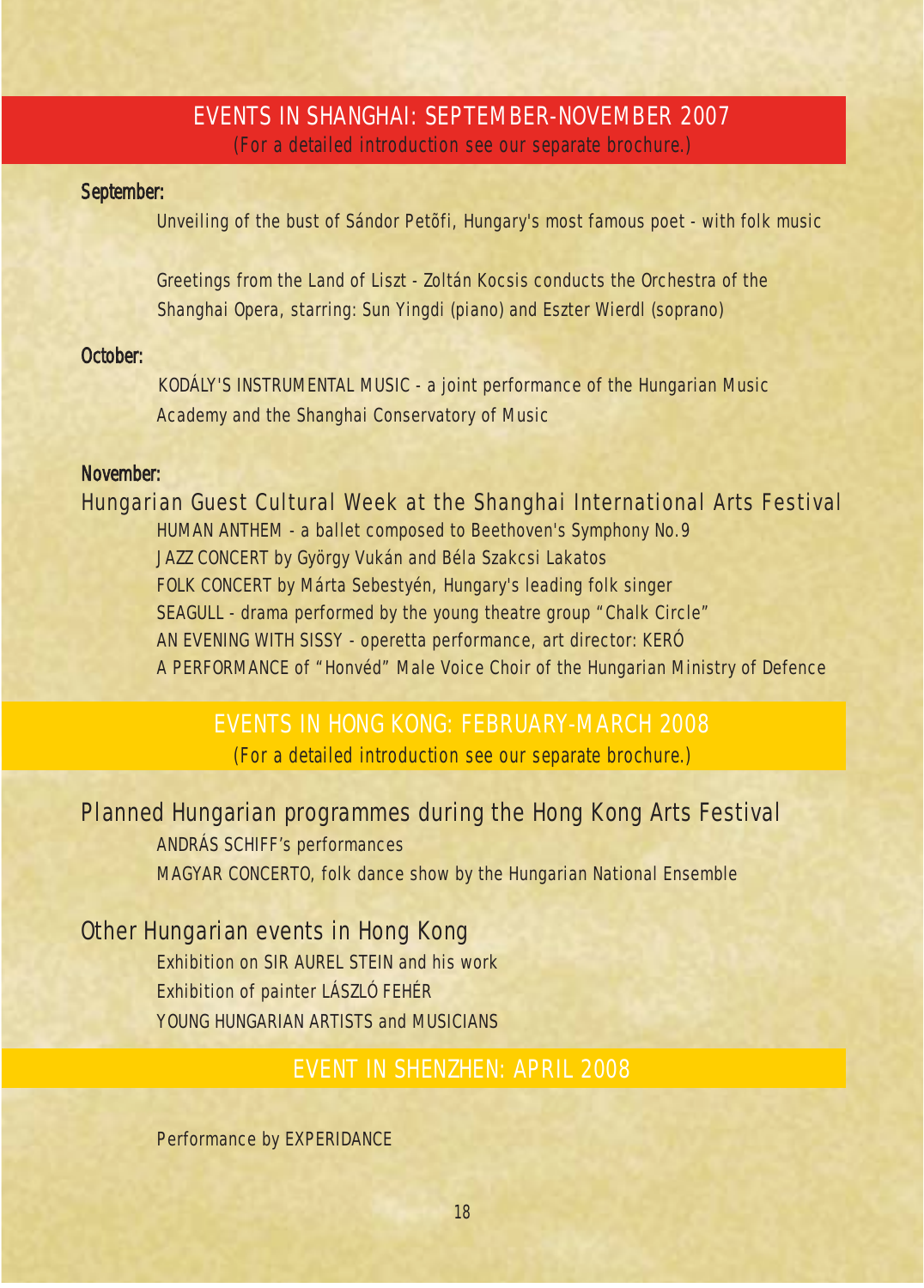# 2007年9月––11月上海地区活动安排

(详情参见相关分册)

9月:

匈牙利著名诗人裴多菲·山陀尔半身塑像揭幕仪式及匈牙利民间音乐表演

"来自李斯特故乡的问候"——科切什•佐尔坦指挥上海歌剧院管弦乐队演出 主演: 孙颖迪 (钢琴演奏)和Eszter Wierdl (女高音)

#### 10月:

柯达伊器乐演奏——匈牙利音乐学院和上海音乐学院联袂演出

11月:

#### 匈牙利将作为嘉宾国参加上海国际艺术节

"人类圣歌" ——《贝多芬第九交响乐》芭蕾舞 爵士音乐会——György Vukán, Béla Szakcsi Lakatos 民歌音乐会——匈牙利著名民间歌手Márta Sebestyén 戏剧《海鸥》——新生剧团"Chalk Circle" 轻歌剧 "茜茜之夜",艺术总监: KERÓ 匈牙利国防部战士男声合唱团演出

### 2008年2月–3月香港及深圳地区活动安排

(详情请参见相关分册)

#### 香港艺术节的匈牙利文化节目计划:

钢琴独奏——András Schiff 匈牙利协奏曲, 民间舞蹈 表演者: 匈牙利国家舞蹈团

#### 在香港举行的其他匈牙利文化活动:

奥里尔·斯坦因(Sir Aurel Stein)及其作品展 画家László Fehér的作品展 青年匈牙利艺术家与音乐家

# 2008年4月深圳地区活动安排

EXPERIDANCE的表